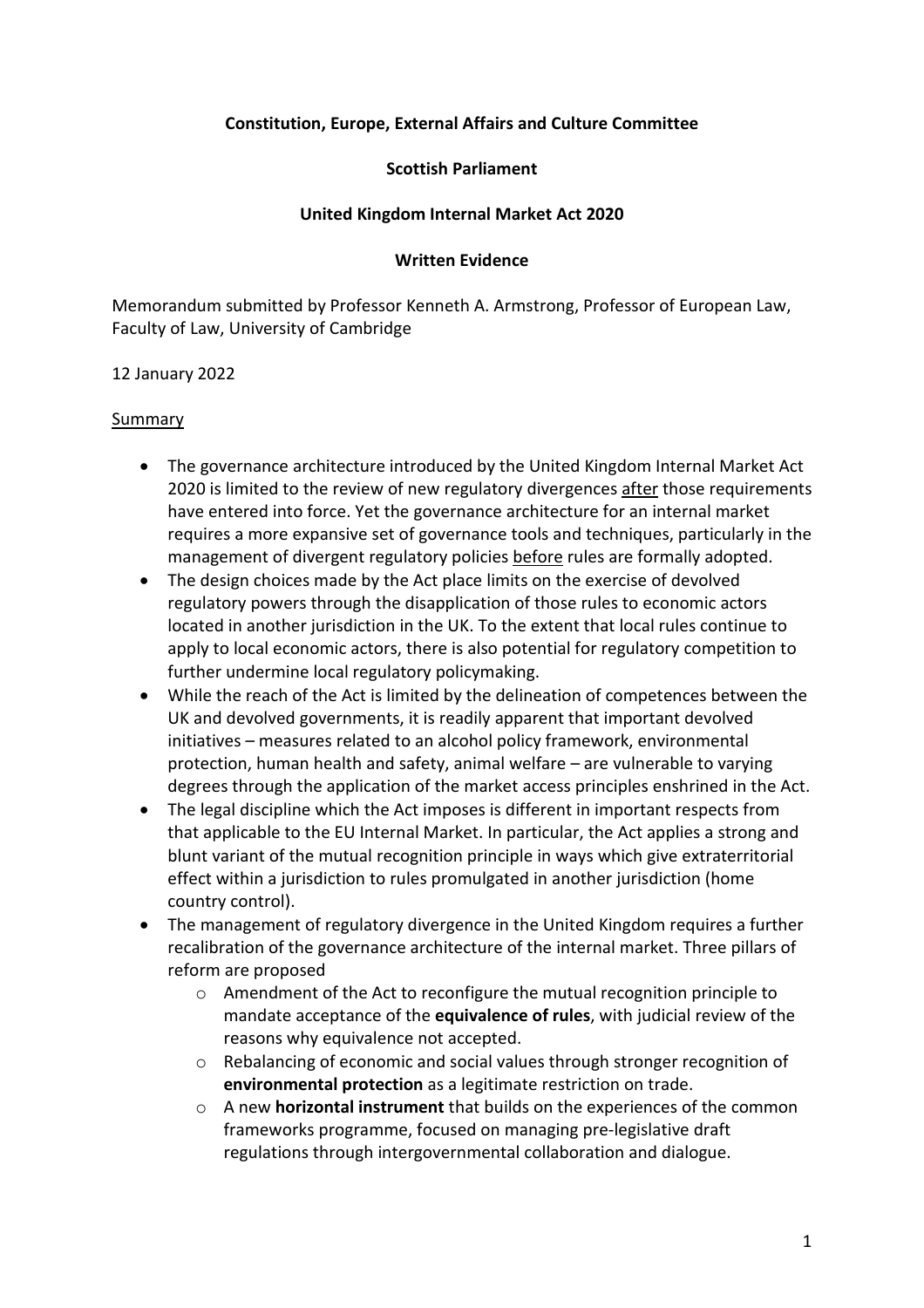## **Disciplining Divergence – What Design for a Governance Architecture?**

- 1. Any internal market that seeks to remove barriers to trade or restrictions on the provision/receipt of services across jurisdictions has to find a way of managing the proliferation and application of locally-formulated regulatory policy.
- 2. An obvious approach is to seek to eliminate or reduce divergence through agreement on common binding rules. That entails a transfer of political authority and responsibility to centralised decision-making structures. Particularly where there is a shared understanding of the sorts of risks that regulation seeks to control and common world views about the best ways of managing those risks, centralisation of regulatory policymaking may be likely.
- 3. Nonetheless, and typically for constitutional reasons, political systems may want to limit the centralisation of decision-making and instead place a stronger emphasis upon the decentralisation and devolution of decision-making to allow regulatory policy to be more sensitive to local preferences. Divergences in regulatory policy may be particularly acceptable in areas where there is no obvious cross-border trade or the impacts of regulation on producers/providers located outside the jurisdiction are no more than those that would apply to producers/providers within a jurisdiction e.g. rules that relate to where and when shops may open or certain goods can be sold or services provided. Once it is clear that, in the absence of common binding rules, regulatory divergence does potentially restrict trade in goods and services, then the design of an internal market has to consider the options available for the management of divergence.
- 4. As set out in the table below, a broad distinction may be made between ex ante techniques that focus on draft rules and ex post technques that manage adopted rules:

|           | Techniques that manage divergence before                                                                                                                                                                                                                                                                                                                                                                                                                                                                              | Techniques that manage divergence after                                                                                                                                                                                                                                                                                                                                                                                              |
|-----------|-----------------------------------------------------------------------------------------------------------------------------------------------------------------------------------------------------------------------------------------------------------------------------------------------------------------------------------------------------------------------------------------------------------------------------------------------------------------------------------------------------------------------|--------------------------------------------------------------------------------------------------------------------------------------------------------------------------------------------------------------------------------------------------------------------------------------------------------------------------------------------------------------------------------------------------------------------------------------|
|           | regulations adoped                                                                                                                                                                                                                                                                                                                                                                                                                                                                                                    | regulations adoped                                                                                                                                                                                                                                                                                                                                                                                                                   |
| $\bullet$ | Pre-legislative notification and consultation<br>about planned regulatory changes to allow<br>for the representation of external interests<br>in local regulatory policymaking (e.g.<br>'notice and comment' processes may<br>attach to local rulemaking);<br>Authorization processes to allow for<br>regulatory divergences where other<br>jurisdictions within the internal market are<br>willing to accept divergence;<br>A stand-still that prevents adoption of draft<br>rules pending the outcome of notice and | Disapplication of regulations that inhibit<br>cross-border movement of goods or<br>provision of services;<br>Coordination of regulation through active<br>consideration of the equivalence of<br>different regimes;<br>Review clauses and sunset clauses to allow<br>for further information to be gained about<br>the experience of regulatory divergence<br>and for the reconsideration of decisions in<br>light of new knowledge. |
|           | comment processes.                                                                                                                                                                                                                                                                                                                                                                                                                                                                                                    |                                                                                                                                                                                                                                                                                                                                                                                                                                      |

5. These techniques can be deployed to different extents and in different ways. **These choices are fundamentally constitutional and political choices that have significant implications for the distribution of political authority among the jurisdictions that supply regulatory policy within an internal market.**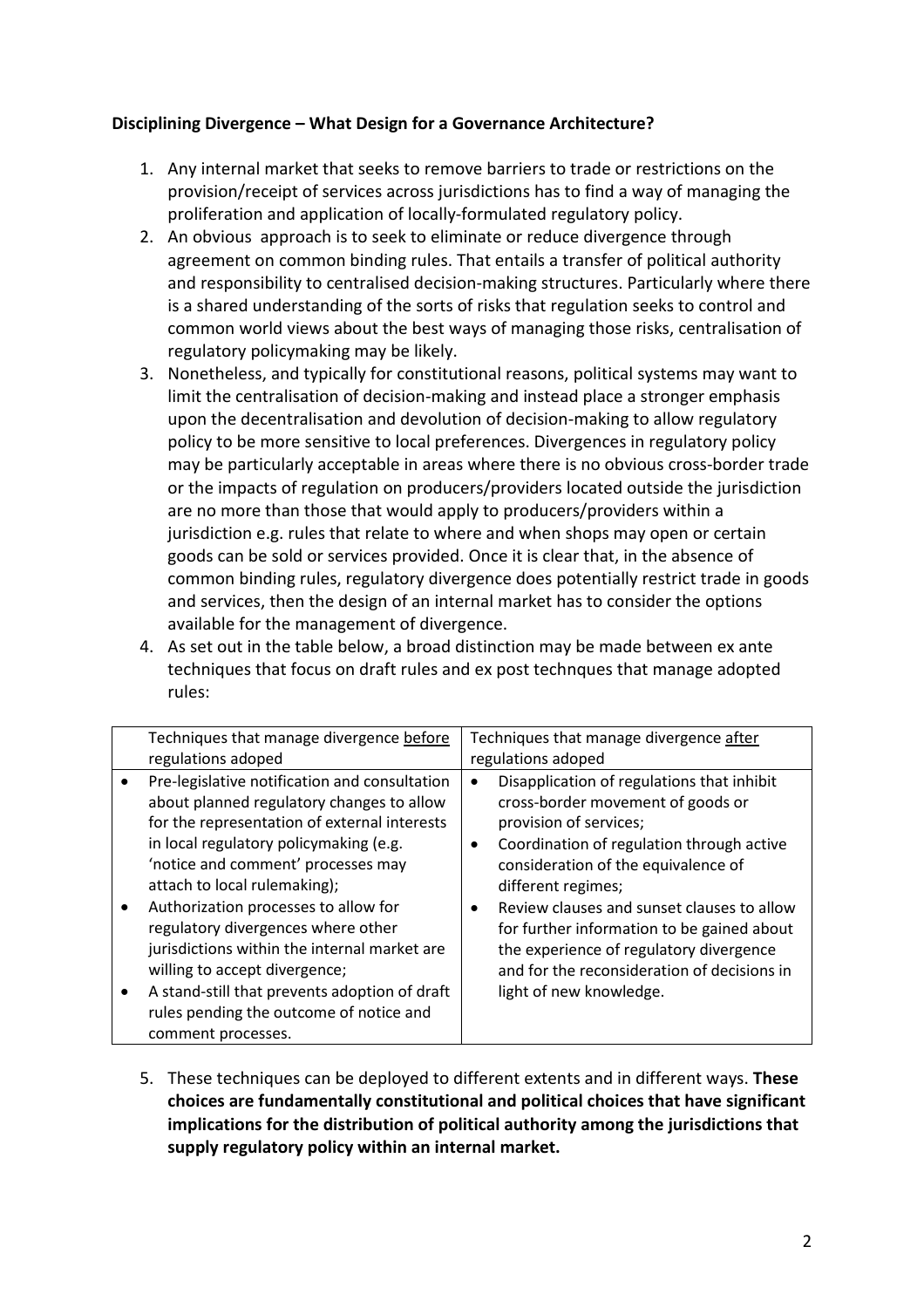# **The Design Choices of the United Kingdom Internal Market Act 2020**

6. What is striking about the Act is that it is neither intended to manage regulatory divergences in the UK that existed before the entry into force of the Act, nor does it seek to manage new draft regulatory initiatives before they enter into force. In other words, the techniques noted in the left-hand column of the table above do not form part of the statutory UK internal market. Rather, the market access principles enshrined in the Act – the mutual recognition principle and the non-discrimination principle – are triggered by new 'relevant requirements' once they are in force. The application of these principles leads to the disapplication of local rules that are inconsistent with these principles.

|  | 7. The reach of these two principles in respet of goods is summarised in this table: |  |  |
|--|--------------------------------------------------------------------------------------|--|--|
|--|--------------------------------------------------------------------------------------|--|--|

|                       | <b>Mutual Recognition</b>                 | Non-Discrimination                  |
|-----------------------|-------------------------------------------|-------------------------------------|
| Relevant              | Characteristics of the goods or their     | Circumstances or manner of sale     |
| <b>Requirements</b>   | performance;                              | (when, where, by whom, to whom,     |
| caught by the         | Presentation of the goods;                | the price or other conditions of    |
| Act                   | Production of the goods;                  | sale);                              |
|                       | Animal tracing;                           | Transportation, storage, display,   |
|                       | Registration or approval or               | handling of goods;                  |
|                       | authorisation;                            | Registration or approval or         |
|                       | Maintaining records or information;       | authorisation;                      |
|                       | Anything else relating to the goods       | Regulation of businesses selling    |
|                       | before they can be sold.                  | certain types of goods.             |
| <b>Exclusions and</b> | Requirements that are:                    | Requirement that are:               |
| <b>Exceptions</b>     | Necessary to reduce or prevent the        | Directly discriminatory but a       |
|                       | movement of a pest or disease into that   | response to a public health         |
|                       | part of the UK; or                        | emergency; or                       |
|                       | Necessary to reduce or prevent the        | Indirectly discriminatory and       |
|                       | movement of unsafe food or feed into      | pursues a legitimate aim of the     |
|                       | that part of the UK; or                   | protection of the life or health of |
|                       | An authorisation covered by REACH         | humans, animals or plants, or       |
|                       | regulation (chemicals) or the regulation  | protects public safety or security  |
|                       | of pesticides and fertilisers under       |                                     |
|                       | retained EU law;                          |                                     |
|                       | Related to a tax, duty or similar charge. |                                     |

- 8. The effect of these principles is that producers and providers located outside of the local jurisdiction do not need to comply with local rules and instead only need to comply with those rules applicable in their own jurisdiction. The effect is to give extraterritorial effect to rules beyond the jurisdiction in which they are made.
- **9.** Local rules remain law and are applicable to local producers and service providers. But the extraterritorial effect of rules in force elsewhere can also serve to create regulatory competition with attendant pressures on local regulatory authorities to adjust rules so as not to put local producers and providers at a competitive disadvantage. **In this way, the Act embodies a 'competitive' model of economic unionism in contrast to a more 'collaborative' model premised on intergovernmental coordination and dispute-resolution.**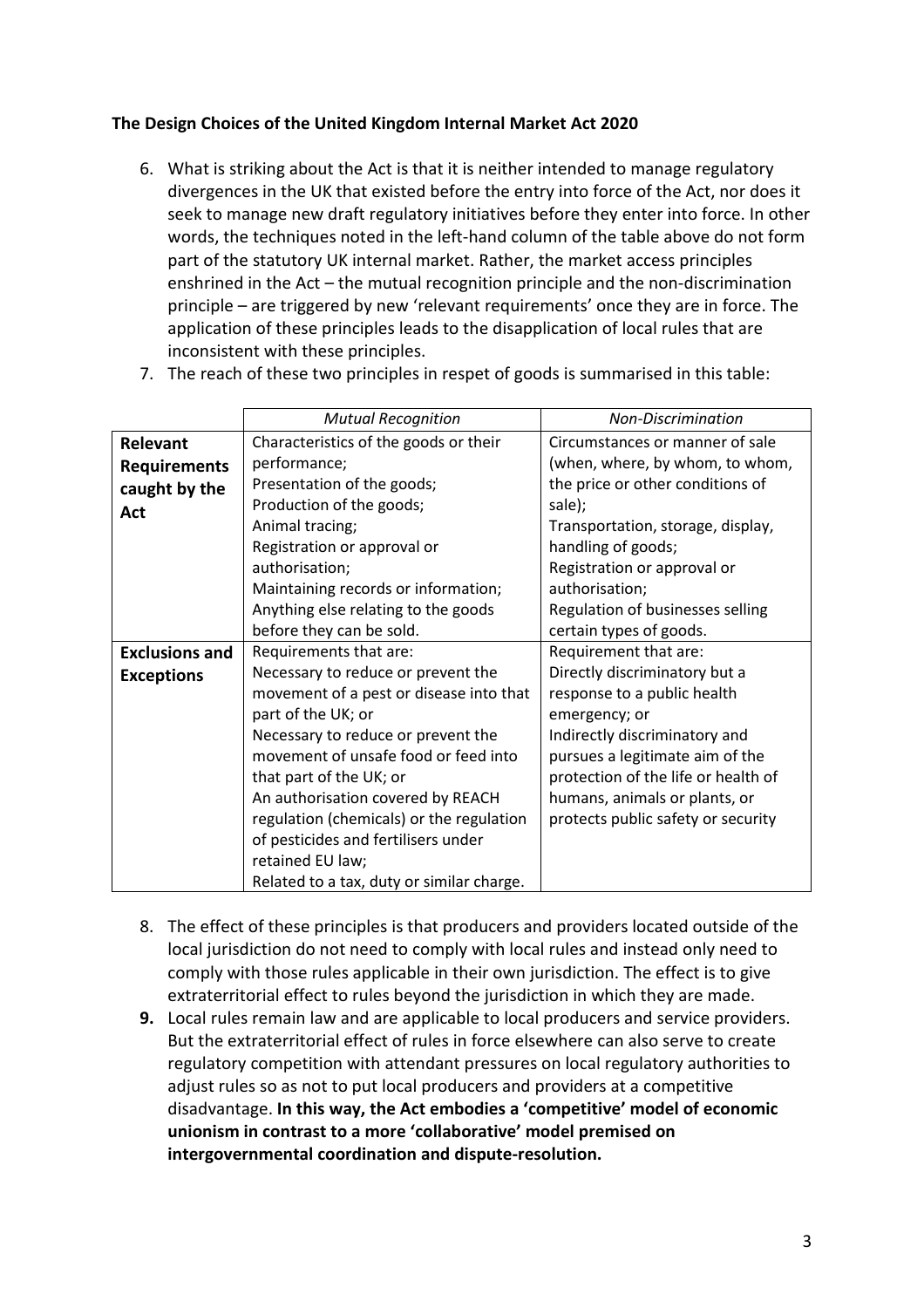**10.** This disapplication of local regulatory policy choices is also not the result a process of investigation by a public or statutory agency or regulator – the powers of the Competition and Markets Authority under the Act do not extend to enforcement of the market access principles – but is instead ultimately left to the courts at the instigation of economic actors. **To the extent that businesses perceive a local rule to be a restriction on their economic freedom to conduct a business across a border, it will be vulnerable to litigation.**

# **Practical Implications**

11. The table below summarises the potential reach of the Act to exercises of devolved powers. The table focuses on measures that have either already been adopted or which might emerge as the Scottish Government develops its programme for government. Insofar as the analysie relates to proposals or potential future changes it is speculative but it is intended to indicate the potential reach of the Act.

| Area                            | <b>Mutual</b>            | Non-                  | <b>Effect of the Act</b>                        |  |  |
|---------------------------------|--------------------------|-----------------------|-------------------------------------------------|--|--|
|                                 | Recognition              | <b>Discrimination</b> |                                                 |  |  |
|                                 | <b>Alcohol Framework</b> |                       |                                                 |  |  |
| Minimum Unit                    | Not applicable           | Constitutes a         | Only triggered if there is a substantial        |  |  |
| Pricing                         |                          | "manner of            | modification but that could include any         |  |  |
| (following any                  |                          | sale'                 | increase in level of pricing. If triggered, the |  |  |
| post-review                     |                          | requirement"          | non-discrimination principle would apply        |  |  |
| change)                         |                          |                       | and issue would be about the competitive        |  |  |
|                                 |                          |                       | effects of the measure.                         |  |  |
| Container                       | Applicable               |                       | Goods that comply with labelling                |  |  |
| Labelling                       |                          |                       | requirements and sold lawfully in another       |  |  |
|                                 |                          |                       | part of UK could be sold lawfully in            |  |  |
|                                 |                          |                       | Scotland. Protection of public health not a     |  |  |
|                                 |                          |                       | reason for insisting on application of          |  |  |
|                                 |                          |                       | Scottish labelling rules.                       |  |  |
| Advertising                     | Not expressly            | Only applies to       | Unclear. EU law treats advertising and          |  |  |
| and                             | listed. But              | the extent that       | marketing analogous to manner of sale           |  |  |
| Marketing                       | could fall               | mutual                | requirements. Possible that the Act seeks       |  |  |
|                                 | within the               | recognition           | to take a different approach. If applicable     |  |  |
|                                 | general                  | doesn't apply.        | could apply to any tightening of rules on       |  |  |
|                                 | definition               |                       | advertising and promotion of sales of           |  |  |
|                                 |                          |                       | alcohol. Litigation possible to test the        |  |  |
|                                 |                          |                       | reach of the Act.                               |  |  |
| <b>Environmental Protection</b> |                          |                       |                                                 |  |  |
| Deposit and                     | Applicable to            | Applicable to         | Given that environmental protection is not      |  |  |
| Return                          | producer                 | the payment of        | expressly recognised as a legitimate aim        |  |  |
| <b>Scheme</b>                   | obligations in           | a deposit             | that can limit the application of the Act,      |  |  |
|                                 | respect of               | insofar as this       | good reasons to believe that core aspects       |  |  |
|                                 | registration             | is treated as an      | of the regime could be disapplied as a          |  |  |
|                                 | and                      | aspect or             | consequence of the Act.                         |  |  |
|                                 | authorization            | pricing. Other        |                                                 |  |  |
|                                 | of compatible            | retailer              |                                                 |  |  |
|                                 | drinks                   | obligations to        |                                                 |  |  |
|                                 | containers and           | store                 |                                                 |  |  |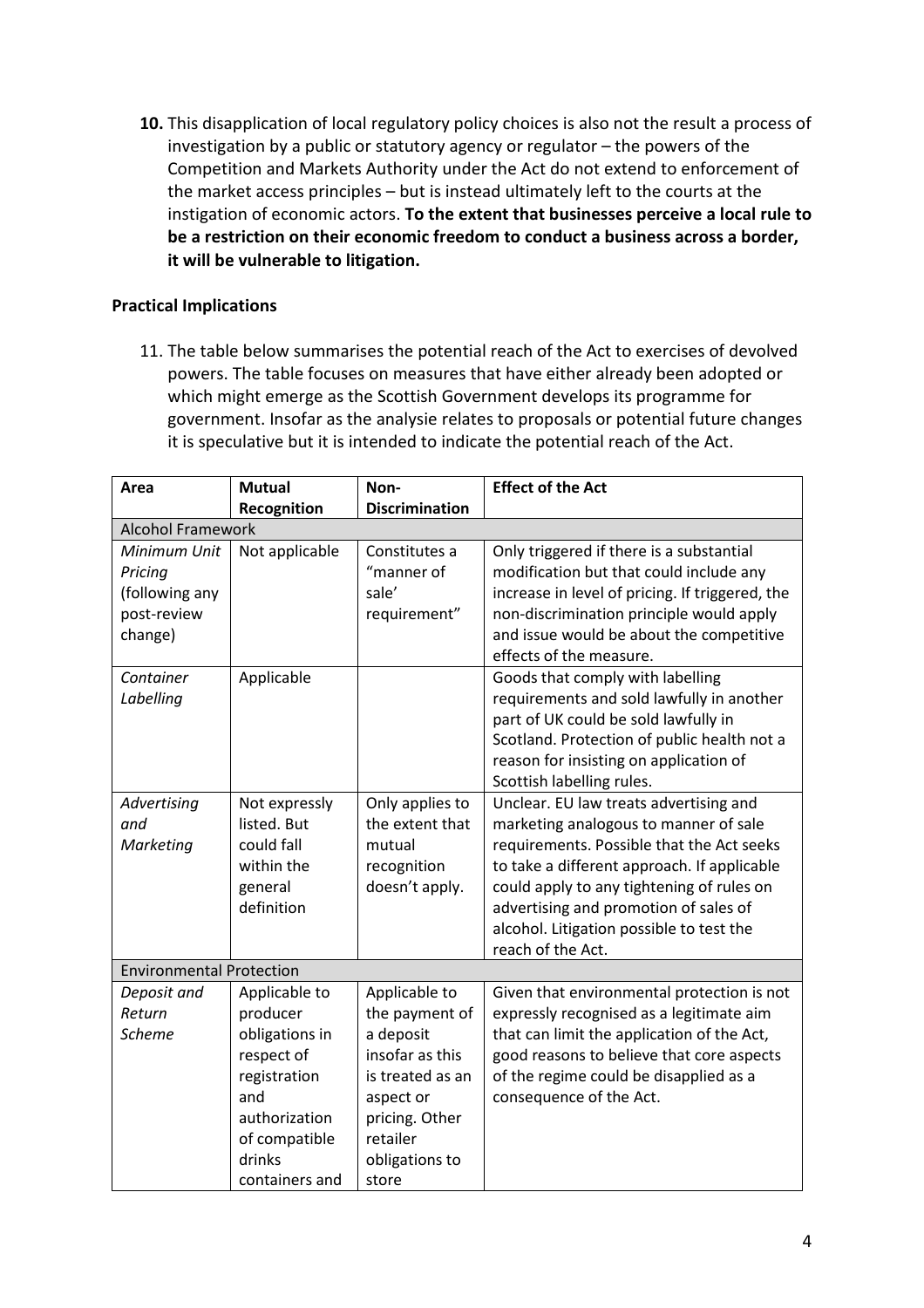|                                                                                                                                         | to create and<br>retain data.                                                                    | containers and<br>facilitate a<br>take-back<br>scheme could<br>be affected.                   |                                                                                                                                                                                                                                                                                                                                                                                                                                                                                                                                                                                |
|-----------------------------------------------------------------------------------------------------------------------------------------|--------------------------------------------------------------------------------------------------|-----------------------------------------------------------------------------------------------|--------------------------------------------------------------------------------------------------------------------------------------------------------------------------------------------------------------------------------------------------------------------------------------------------------------------------------------------------------------------------------------------------------------------------------------------------------------------------------------------------------------------------------------------------------------------------------|
| <b>Regulation of</b><br>microplastics<br>(new EU<br>initiative $-$<br>keeping pace<br>power) or<br>other<br>initiatives on<br>plastics. | Applicable to<br>labelling<br>requirements<br>or product<br>composition<br>requirements          |                                                                                               | Would allow producers in another part of<br>the UK to sell microplastic-containing<br>products according to rules of the<br>jurisdiction of production or import. No<br>capacity to invoke environmental<br>protection as a reason for application of<br>Scottish rules.                                                                                                                                                                                                                                                                                                       |
| Ban on the<br>sale of<br>horticultural<br>compost<br>containing<br>peat.                                                                | Applicable as it<br>relates to the<br>composition of<br>the product                              |                                                                                               | Ban on sales in England and Wales also<br>likely. Issue is, therefore, whether more<br>immediate action in Scotland could be<br>undermined by the Act.<br>The Act ould allow producers in another<br>part of the UK to sell compost containing<br>peat in Scotland rendering any ban on sale<br>of no practical effect. No capacity to<br>invoke environmental protection as a<br>reason for application of Scottish rules.<br>Would not put local producers at<br>competitive disadvantage as not obvious<br>that there are Scottish producers of<br>compost containing peat. |
| Human Health and Safety                                                                                                                 |                                                                                                  |                                                                                               |                                                                                                                                                                                                                                                                                                                                                                                                                                                                                                                                                                                |
| Fireworks and<br>Pyrotechnics<br>(see<br>consultation<br>on a new Bill)                                                                 | Applicable to<br>licensing of sale<br>of fireworks or<br>to any<br>prohibition on<br>their sale  | Applicable to<br>rule on the<br>days, time or<br>place in which<br>fireworks could<br>be sold | Act could disapply licensing requirements<br>or prohibitions on sale.<br>Rules restricting days or times of sale more<br>likely to survive application of the Act<br>either because no competitive<br>disadvantage or because protection of<br>public health is a legitimate aim (this<br>exception does not apply to the mutual<br>recognition principle).                                                                                                                                                                                                                    |
| Good Food<br><b>Nation</b><br>(Scotland) Bill                                                                                           | Not applicable                                                                                   | Not applicable                                                                                | There is no direct regulation of the<br>production or composition of food nor<br>rules relating to their sale.                                                                                                                                                                                                                                                                                                                                                                                                                                                                 |
| <b>Animal Welfare</b>                                                                                                                   |                                                                                                  |                                                                                               |                                                                                                                                                                                                                                                                                                                                                                                                                                                                                                                                                                                |
| Animal<br>transport<br>legislation                                                                                                      | If 'handling' of<br>livestock<br>includes<br>transportation<br>then<br>potentially<br>applicable | Applies to<br>transportation<br>of goods.                                                     | Previously governed by EU rules and UK<br>and devolved governments have consulted<br>jointly on any changes. Divergences may<br>not in practice arise. Any future action may<br>include strengthening guidance which is<br>non-statutory and as such any change<br>would not trigger the application of the<br>Act.                                                                                                                                                                                                                                                            |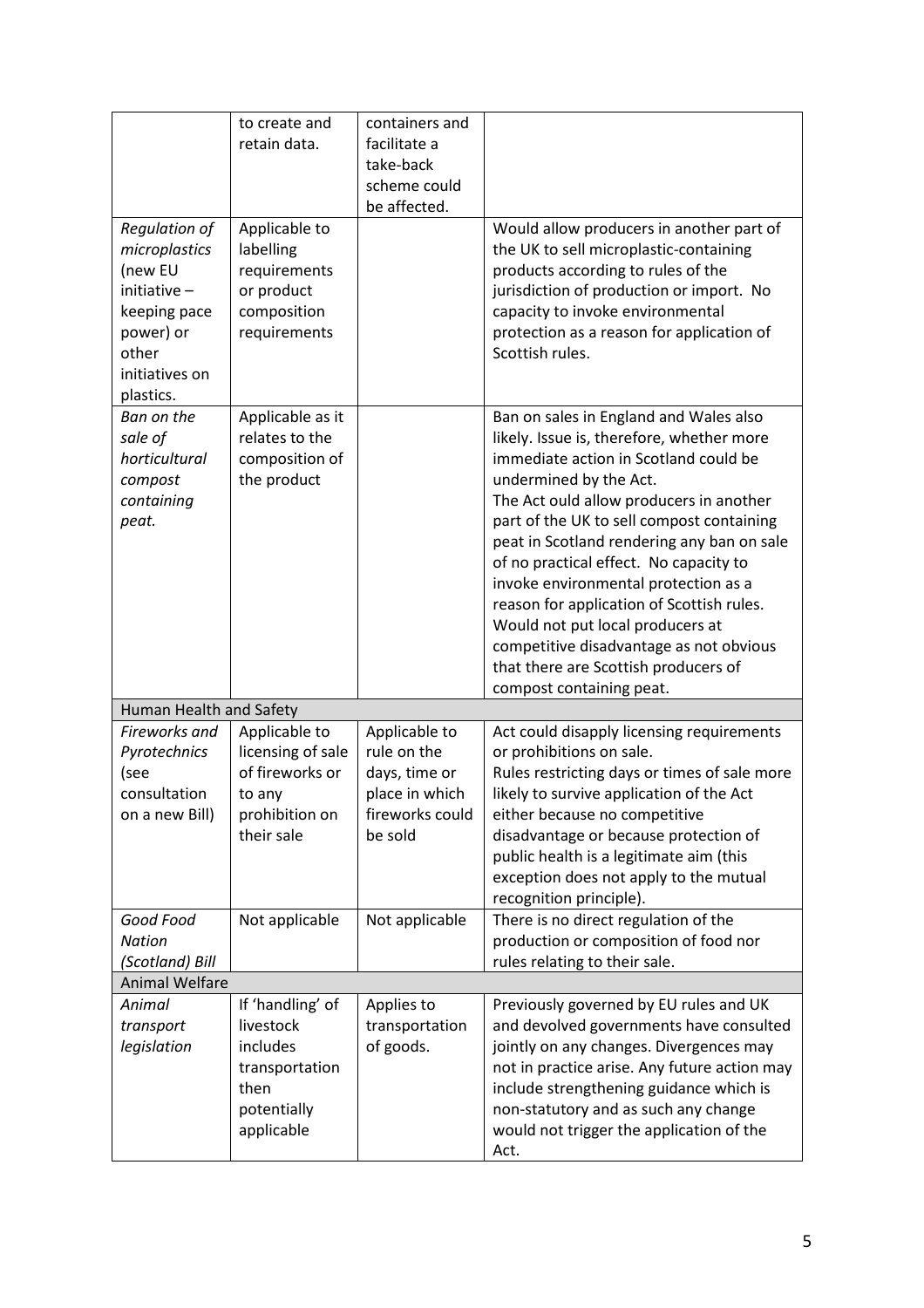- 12. The conclusion from the analysis is that some exercises of devolved rulemaking will clearly fall within the scope of the Act. Where the mutual recognition principle is triggered there is little to stop the disapplication of these rules where producers located outside of Scotland comply with their own local regulatory requirements. If the non-discrimination principle is triggered it is far more speculative whether the result would be the disapplication of Scottish rules.
- 13. **There is an incidental risk that can be identified. Where the Scottish Government has a legitimate choice between a statutory and a non-statutory response, the potential for new rules to be disapplied as a consequence of the application of the Act could push Ministers to prefer a non-statutory option**.

## **The Different Disciplines of EU and UK Law**

- 14. The most useful available comparison from which to make sense of the UK internal market is the EU internal market. Indeed, when we also compare the EU internal market with the alternative of a simple free trade area between states, it becomes clear that an internal market imposes a stronger legal discipline on its constituent jurisdictions. What makes an internal market different from a simple free trade area is the balance that it strikes between: (1) common rules; (2) the application of rules of the state of origin of goods and services ('home country control'); and (3) the application of rules of the state of destination of goods and services ('host country control').
- 15. The weaker legal discipline of a free trade regime implies limited centralisation of rule-making and greater regulatory autonomy by the 'host' jurisdiction. The result is a greater tolerance of regulatory diversity but at the risk of greater obstacles to trade. This makes a free trade area approach a template for managing looser economic cooperation between states. For example, it is this logic which underpins the EU-UK Trade and Cooperation Agreement as a substitute for membership of the UK internal market.
- 16. The stronger discipline of an internal market entails both a greater role for centralised rule-making and tighter controls on the autonomy of the host state to insist on the application of local rules. Regulatory diversity is either eliminated or its effects on trade is subject to greater legal control. This makes the model of an internal market more suitable to manage divergences between jurisdictions that pursue a closer form of economic integration.
- 17. However, in any given internal market the strength of that discipline depends on its calibration of the elements of harmonisation and host/home state control. The EU and UK internal markets are calibrated differently as summarised in this table:

| <b>EU Free Movement Principles</b>        | <b>UK Market Access Principles</b>        |
|-------------------------------------------|-------------------------------------------|
| Adoption of harmonised rules across EU    | Reservation of competence at UK-level in  |
| limits extent of judicially-enforced free | areas like product standards and consumer |
| movement principles. Outside of           | protection together with the legaccy of   |
| harmonised rules free movement principles | common EU rules as 'retained EU law' sets |
| applicable across a wide range of         | legal and practical boundaries to areas   |
| regulatory intervention (and areas of     | where the market access principles will   |
|                                           | apply. Impact on devolved authorities is  |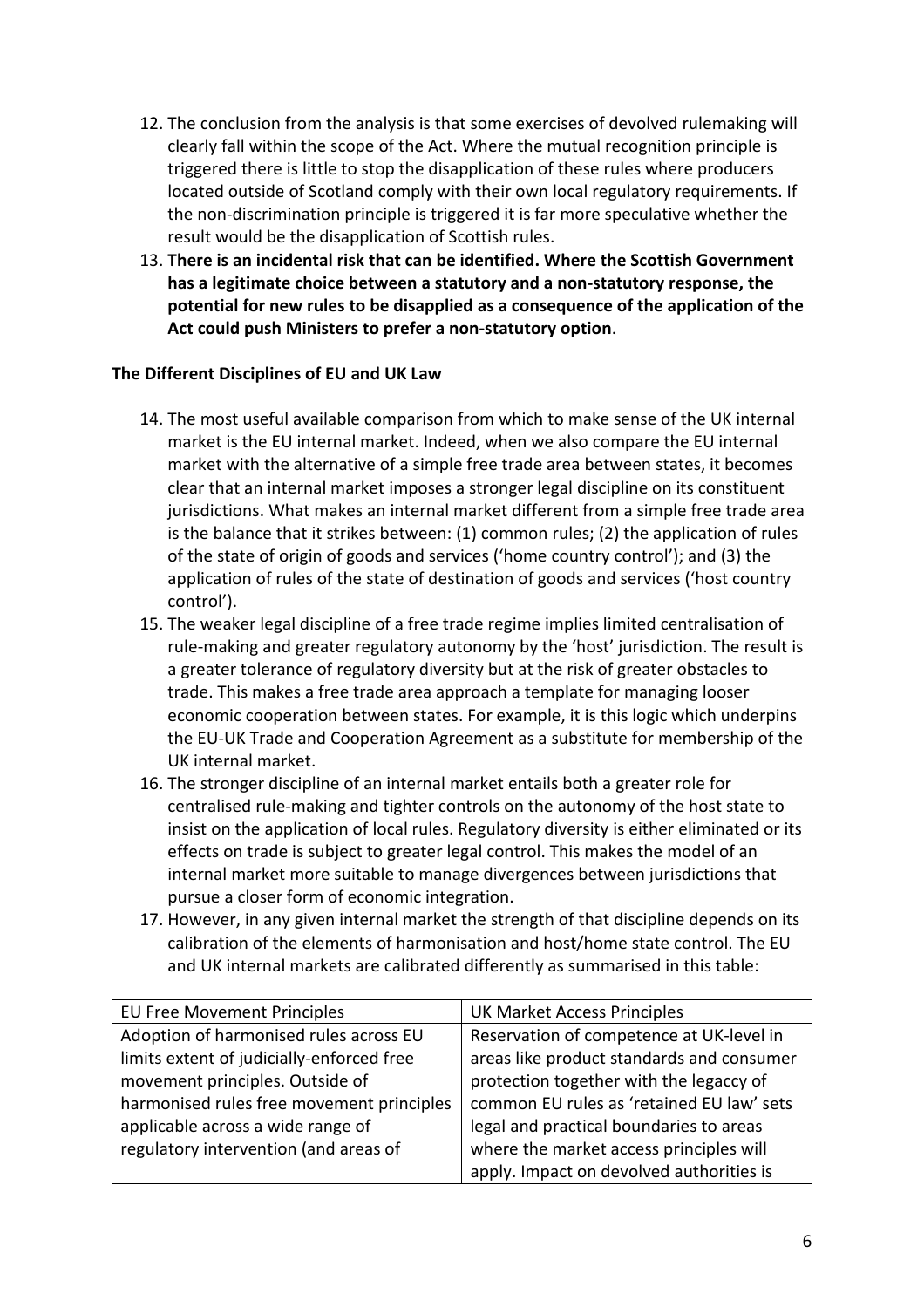| welfare and healthcare not immune from<br>effects).<br>Wide scope and discretion for EU courts to<br>balance public interest regulatory goals<br>against market integration objectives.<br>Mututal recognition $-$ clear presumption in<br>favour of country of origin regulation but<br>can be rebutted on good public interest<br>grounds. Requirements on local regulators<br>to actively take into account the<br>equivalence between different regulatory | necessary limited to areas of devolved<br>regulatory powers, typically human, animal<br>and plant health, environmental protection.<br>Restricted and circumscribed capacity for<br>UK courts to take into account statutorily-<br>recognised exclusions, derogations and<br>legitimate regulatory aims.<br>Mutual recognition - its sphere of<br>operation is defined in statute but when<br>triggered takes on a more absolute form<br>with limited capacity to derogate. |
|----------------------------------------------------------------------------------------------------------------------------------------------------------------------------------------------------------------------------------------------------------------------------------------------------------------------------------------------------------------------------------------------------------------------------------------------------------------|-----------------------------------------------------------------------------------------------------------------------------------------------------------------------------------------------------------------------------------------------------------------------------------------------------------------------------------------------------------------------------------------------------------------------------------------------------------------------------|
| systems.<br>Low threshold to trigger free movement<br>priniciples                                                                                                                                                                                                                                                                                                                                                                                              | Much higher threshold needs to be reached<br>to demonstrate that an indirectly<br>discriminatory regulatory provision should<br>be disapplied. More significant evidential<br>burden to prove disadvantage and effects<br>on competition.                                                                                                                                                                                                                                   |
| High level of judicial discretion.                                                                                                                                                                                                                                                                                                                                                                                                                             | Limited judicial discretion. Discretion vests<br>in UK Executive to change the balance of<br>the Act through regulations (with consent<br>of devolved authorities to be sought(.                                                                                                                                                                                                                                                                                            |

- **18.** Despite borrowing some of the language of EU free movement law, it is clear that the discipline exerted on local regulatory jurisdictions under the UKIM Act is different from that under EU law. In particular, **a strong version of the mutual recognition principle in the Act affords little scope for devolved authorities to protect local regulatory policymaking from disapplication if challenged by producers and providers located in other parts of the UK**.
- **19.** The continuing application of local rules to local producers/providers exposes those entities to regulatory competition from producers/providers offering goods and services on the local market but in compliance with regulatory policies in force outside of the local jurisdiction. **Albeit that this exposure to regulatory competition is limited by the domains in which regulatory policy is itself devolved, the exercise of devolved policymaking is disciplined both by the potential for rules to be disapplied and by the forces of regulatory competition.**
- 20. On the other hand, where local rules are disciplined not by the mutual recognition principle but by the non-discrimination principle, there is a higher threshold to be crossed under the Act in terms of the need to demonstrate 'a significant adverse effect on competition'. Under EU law, there is a lower threshold to trigger the application of the free movement principles but this is balanced by the open-ended scope of legitimate aims which a local jurisdiction can claim to be protecting providing the interference with trade is proportionate to the regulatory aim. Under the Act, there is a greater onus on the claimant to demonstate an adverse effect on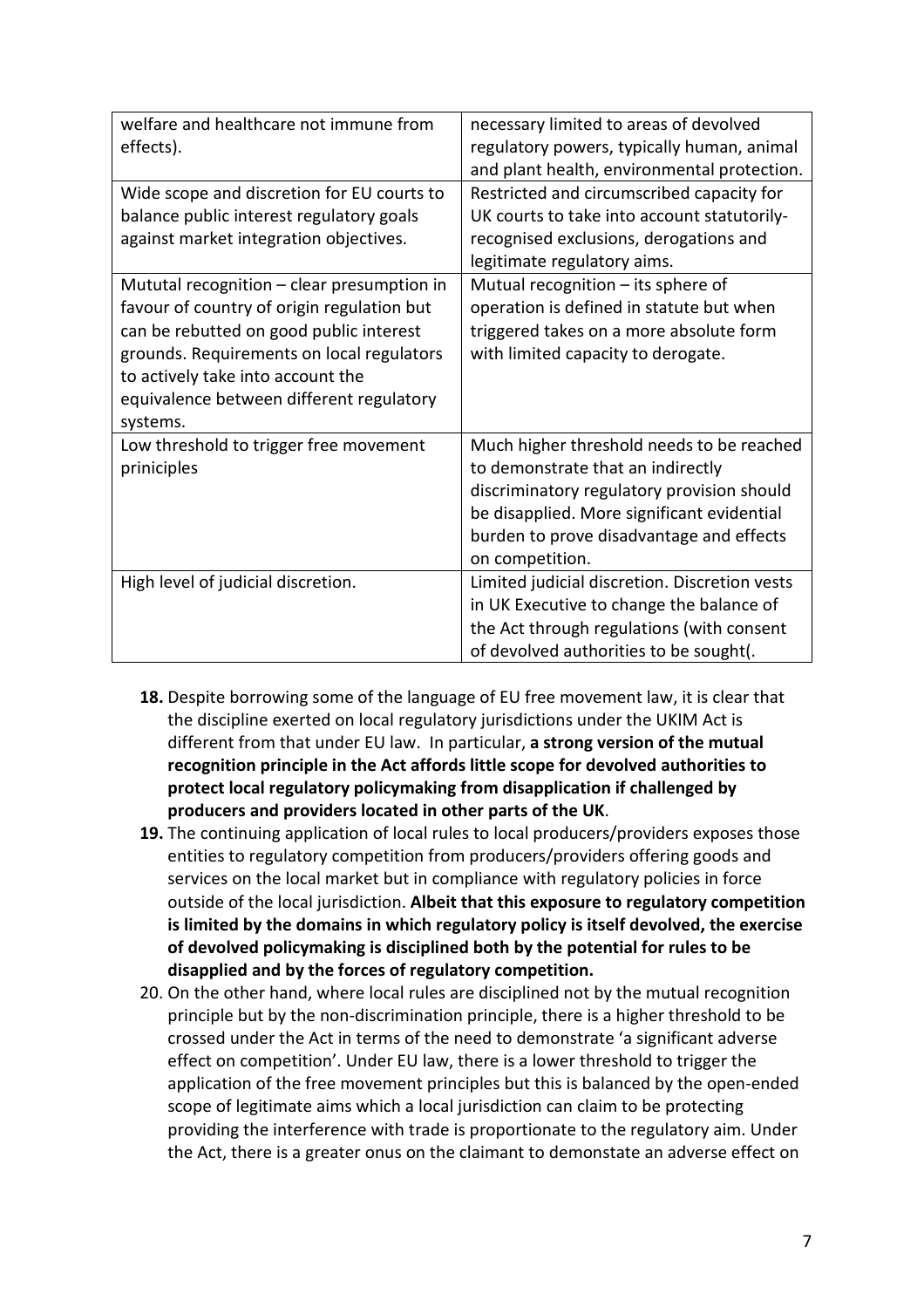competition in the first place. But once the threshold is crossed, the local jurisdiction has a somewhat more restricted capacity to protect its regulatory policy.

- 21. It is worth repeating that the market access principles which form the centrepiece of the governance architecture of the Act focus on regulatory divergences after they have occurred. **The mechanisms of notification of draft regulations – and the standstill procedures that apply to notifed drafts – that feature prominently in EU law – are not reproduced in the Act**.
- 22. The Act does give the Competition and Markets Authority acting through its Office for the Internal Market (OIM) – a potential role where a national authority opts to seek the advice of the OIM on a draft proposal (the OIM can also be asked to provide a report on the effects of rules after they have been adopted). But there is no obligation to seek such advice or to act upon it and the OIM may decline a request for its advice. While there may be something potentially interesting and useful in engaging the OIM in this way, there is also a clear risk that the OIM – like the courts – become embroiled in charged controversies about the boundaries of political authority when that authority is exercised in ways that produce regulatory divergences.

#### **Managing Divergence by Other Means – Common Frameworks**

- 23. The Common Frameworks programme is a means of managing future regulatory divergences from the baseline of retained EU law as it existed at the end of the transition period. The programme now consists of 32 frameworks, of which 29 are non-legislative. 29 frameworks apparently have provisional agreement with 1 framework – Hazardous Substances (Planning) – in final form. Unlike the 'horizontal' governance approach of the UKIM Act, the common frameworks programme is more sectoral in nature in that it produces a topic-by-topic intergovernmental agreement on what types of domesticated EU rules are in scope and how any future modifications to those rules are to be managed.
- 24. Unlike the statutory internal market, the common frameworks programme is a means of managing divergences before new rules are adopted. But unlike EU techniques for managing new draft regulatory requirements which legally mandate notification and stand-still obligations, the cooperation envisaged under common frameworks do not take binding legal form.
- 25. The problematic relationship between common frameworks and the UKIM Act should be obvious. At a political level, the analysis of proposed new rules through intergovernmental cooperation within the auspices of a common framework may result in new regulatory divergences. However, legal enforcement of the Act leads to the disapplication of new rules if they are inconsistent with the market access principles. That has the potential to undermine common frameworks, with intergovernmental negotiations conducted in the shadow of the reach of the Act.
- 26. Belatedly during its legislative passage, the UKIM Bill acknowledged the common frameworks' programme. Nonetheless, amendments that would take the outcome of common frameworks entirely outside the scope of the Act were resisted and instead, UK ministers are afforded a discretion to amend the Act by regulations to take account of the outcome of a 'common frameworks agreement'. Whether or not to do so remains a power of the UK Executive.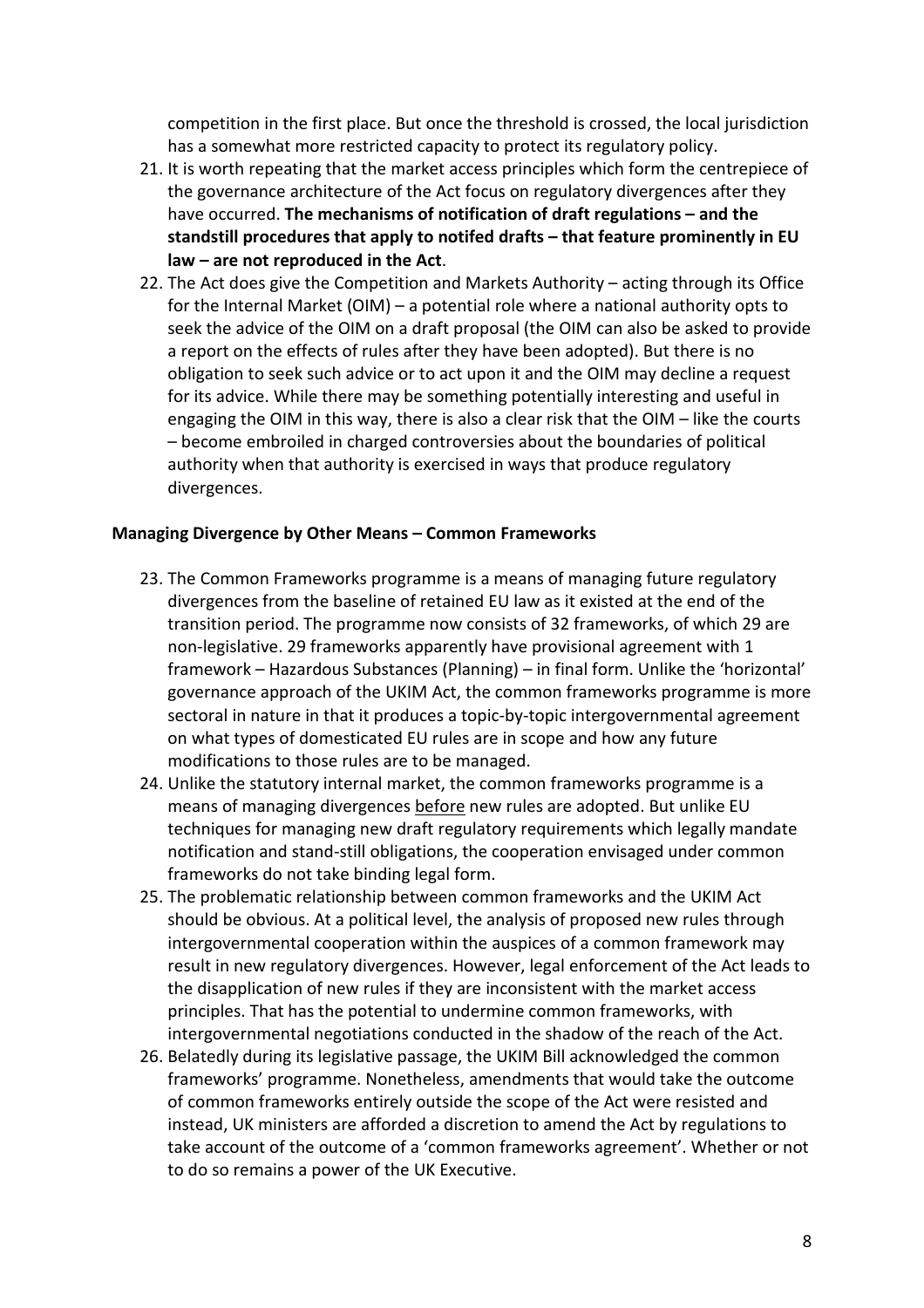27. How this power will be exercised has been clarified by a Written Statement made in December 2021. If an agreement emerges as to a new divergence, then this agreement is to be put in writing – likely to be an exchange of letters – and then the Secretary of State will exercise the discretion contained in the Act to include that agreement in the Schedules to the Act through a statutory instrument. Note that it is not the new regulatory divergence itself which is excluded from the scope of the Act, nor the common framework as a whole, but simply the agreement to permit the divergence.

### **Towards a New Governance Architecture**

- 28. The ambition to secure open trade between the constituent jurisdictions of an internal market is a perfectly acceptable ambition. But as in any internal market important balances need to be struck:
	- Between market liberalisation and market regulation;
	- Between centralised and decentralised decision-making;
	- Between uniformity and diversity;
	- Between regulatory competition and regulatory collaboration;
	- Between political and legal authority.

The design of the UKIM, and the balances it strikes, needs reconsideration and recalibration. Three proposals are outlined below:

- Mutual recognition as the search for regulatory 'equivalence';
- Rebalancing economic and social values;
- Consolidating the experience of common frameworks into a horizontal instrument to enhance ex ante management of draft regulations.

#### *An 'Equivalence' Approach to Mutual Recognition*

- 29. As currently conceived, the UKIM Act's mutual recognition principle places too much emphasis on market liberalisation over local rights to regulate. It provides a legal framework for regulatory competition that is in tension with the collaborative intergovernmental approach to managing regulatory diversity. But mutual recognition does not need to be conceived as simply synonymous with a strong principle of home jurisdiction regulatory control.
- 30. Mutual recognition is more generally recognised as a means of managing regulatory diversity through obligations to respect the equivalence of regulation between jurisdictions. An 'equivalence' approach to mutual recognition respects the right of each jurisdiction to regulate its own market. But it places demands on local regulators to investigate the regulatory history of a good or service and not to insist on the full application of local rules if that history evidences that a good or service has already complied with equivalent regulatory standards in the jurisdiction in which it has already been lawfully placed or offered on the market. To the extent that a good or service already meets local standards by meeting the standards of the jurisdiction of origin then there is no good reason not to allow such goods or services access to the local market.
- 31. This equivalence approach is being used to manage financial services between the UK and the EU. Both sides assert their autonomy to regulate but seek a pragmatic approach to allow market access based on compliance with regulatory standards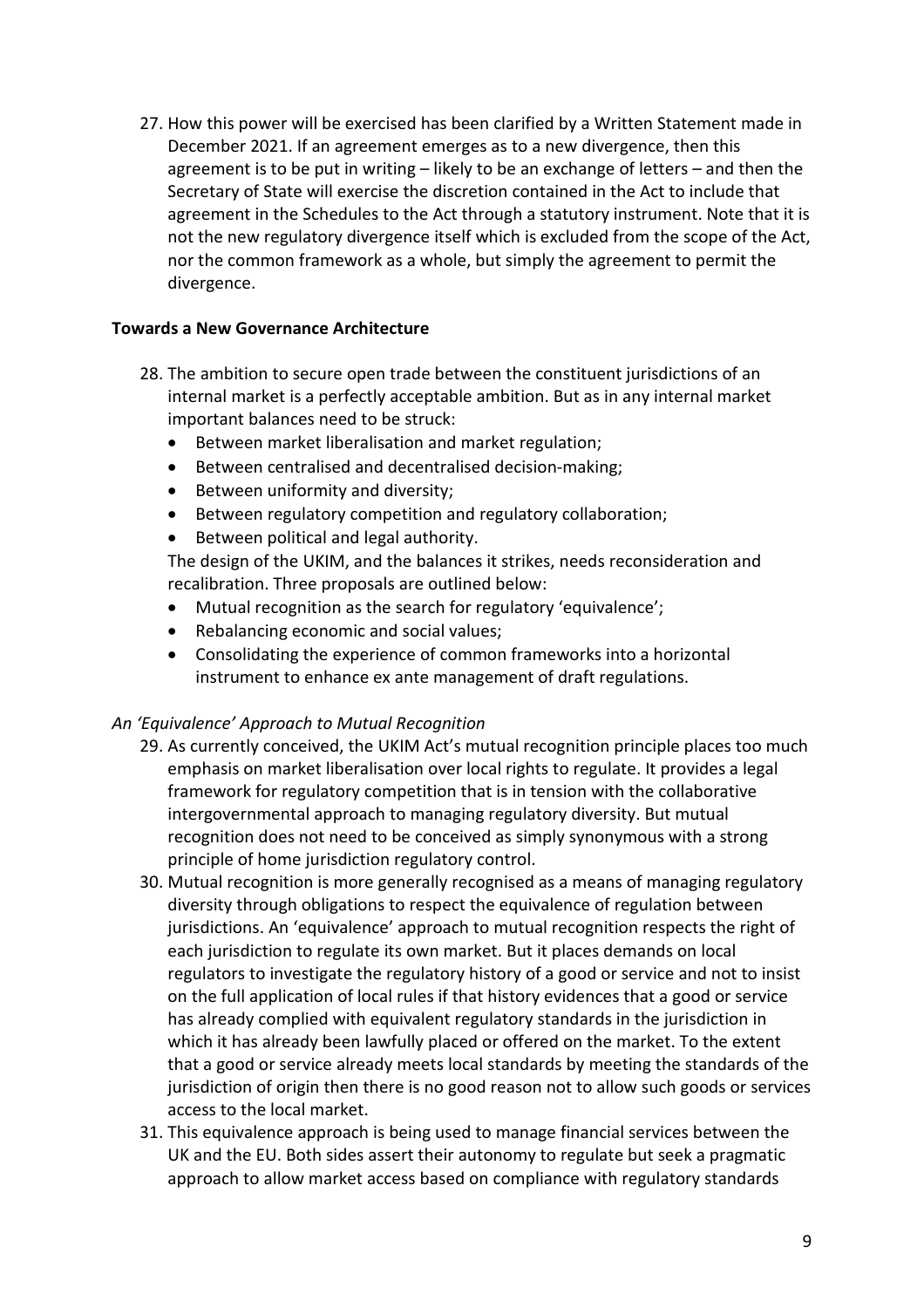that are equivalent to one another. This leads to formal ex ante equivalence decisions setting out which standards are equivalent, but this is not a necessary feature of the approach. In other words, an ex post approach would suggest that formal decisions only need to be adopted where there is a denial of equivalence. It would only be where a producer or service provider was denied market access that this would be required to be formalised in a decision.

- 32. The merit of this approach is that it remains faithful to the intuition that goods or services lawfully available on the market in another jurisdiction should in principle be able to access other markets based on compliance with rules of the jurisdiction of origin. Indeed, where local rules are equivalent to those mandated elsewhere, there should be unrestricted market access.
- 33. A particular advantage of this methodology would be that it would require local regulators to adopt a decision to deny market access. That decision and the reasons behind it would be open to judicial review. But the role the courts would play would be largely process oriented in that they would be reviewing the reasoning of local decision-makers. **The function of judicial review would be to test the legality of a decision. Instead of courts simply disapplying local rules, the function of courts would be to test whether there was a good reason to exclude the good or service including whether there was a real absence of equivalence between rules**.
- 34. There would, nonetheless, remain a substantive role for the court in applying the non-discrimination principle to any attempt to impose local rules that purport to impose higher standards. As suggested previously, the approach taken in the Act is one that arguably sets a higher threshold before local rules would be disapplied for breach of the principle. Overall, the discipline would be tighter than that which applies in international economic law to free trade areas. It would be legally identifiable as an internal market.

#### *Rebalancing Economic and Social Interests*

- 35. The design of the UKIM is open to the critique that it prioritises market liberalisation over the regulation of markets in line with local preferences. This is more the case with respect to the mutual recognition principle where there is limited scope to derogate from the principle in terms of Schedule 1. But even in respect of the nondiscrimination principle, there is no recognition of protection of the environment as a legitimate regulatory aim (although it might be read into the protection of human, animal or plant health).
- 36. It seems clear that the intention behind a statutory internal market was to limit judicial discretion to recognise a wider set of public interest goals that regulators might wish to pursue. The idea of an exhaustive list of statutorily recognised legitimate aims of regulation is not itself objectionable. The proposal here would be to extend this list to include environmental protection and to recognise these legitimate aims as good reasons for denying or limiting access to the local market. The non-discrimination analysis would apply to any relevant requirement that was not otherwise rendered inapplicable using the equivalence approach to mutual recognition. The combination of the need to show competitive disadvantage combined with determinations of the reasonableness of any restriction having record to its legitimate aims would offer a better balance of economic and social values.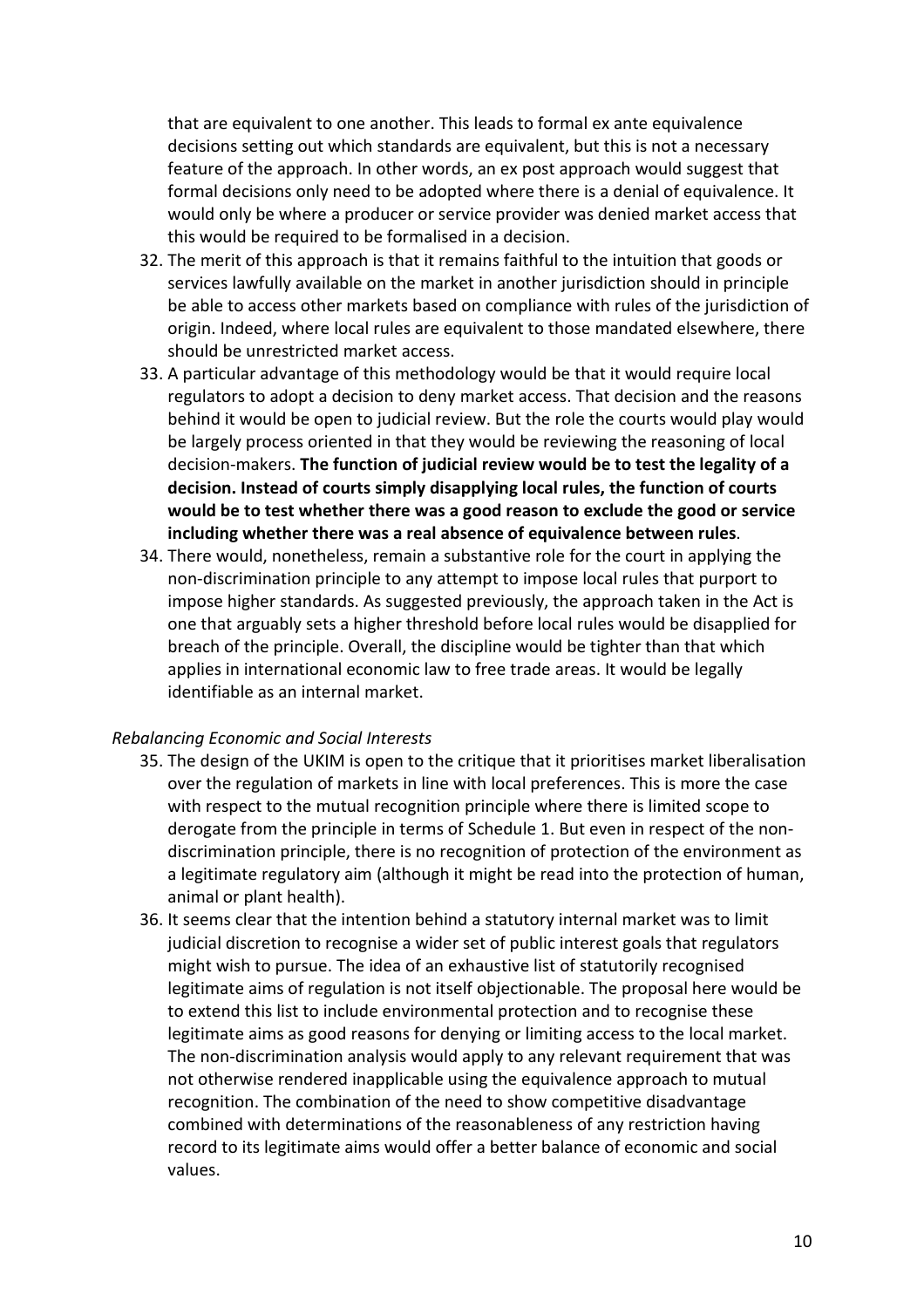Consolidating the Experience of Collaboration

- 37. When proposed, it was said that the merit of a UKIM would be its horizontal rather than its sectoral application. To that end, it would capture all future regulatory norms – including novel rules – and not just those that modify retained EU law. By contrast, the common frameworks approach is sectoral and is focused on managing post-Brexit changes to retained EU law.
- 38. In reality, the UKIM's framework will apply in a more sectoral way in practice given that some sectors are devolved while others are reserved to Westminster. Conversely, while common frameworks are policy specific, there may be common elements that could usefully be consolidated into a horizontal instrument. Moreover, there is no reason of principle to only apply the common frameworks approach to modifications of retained EU law. The logic of intergovernmental collaboration can be extended to all and any future divergences.
- 39. The important distinction is in fact between tools and techniques to manage regulatory diversity that are either ex ante – they manage divergences before they occuer and while regulation is at the draft stage – or ex post – they seek to remove divergences after they have occurred. The merit of common frameworks is that they are ex ante and engage governments collaboratively in seeking solutions that can promote regulatory consistency and coherence while accepting that divergence is a legitimate outcome. But there may be ways of extending this approach beyond modifications to retained EU law; of drawing together the experiences of different common frameworks; and of formalising a control mechanism in a horizontal instrument.
- 40. A horizontal instrument of ex ante control would require the notification of new draft regulations which would then be the subject of intergovernmental dialogue. If desired, a stand-still could be observed while this dialogue took place. Time limits could also attach to this process.
- 41. Three outcomes of intergovernmental dialogue can be envisaged:
	- i. Coordination action where appropriate, national authorities could seek to take coordinated action. To the extent that each jurisdiction established separate but equivalent regimes, the equivalence approach highlighted previously would ensure that compliance with rules of the jurisdiction of origin could also secure access across the internal market.
	- ii. Agreement to diverge even if there was no agreement on a coordinated approach, intergovernmental dialogue could acknowledge the legitimacy of a divergence. It might be helpful to clarify whether the basis for an agreement to divergence was either the absence of an impact on cross-jurisdictional trade or an acceptance that there was such an impact but one that was accepted for non-economic reasons. As with the approach to common frameworks, a mechanism could be devised to bring agreed divergences outside the scope of the Act. Consideration should be given, however, to whether the mechanism currently contained in the Act could be improved.
	- iii. Disagreement this could simply be left to economic actors to decide whether any new regulation introduced breach the UKIM Act. However, an alternative would be to subject the new rule to a sunset or review clause. The OIM could be tasked with providing a report on the operation of the new